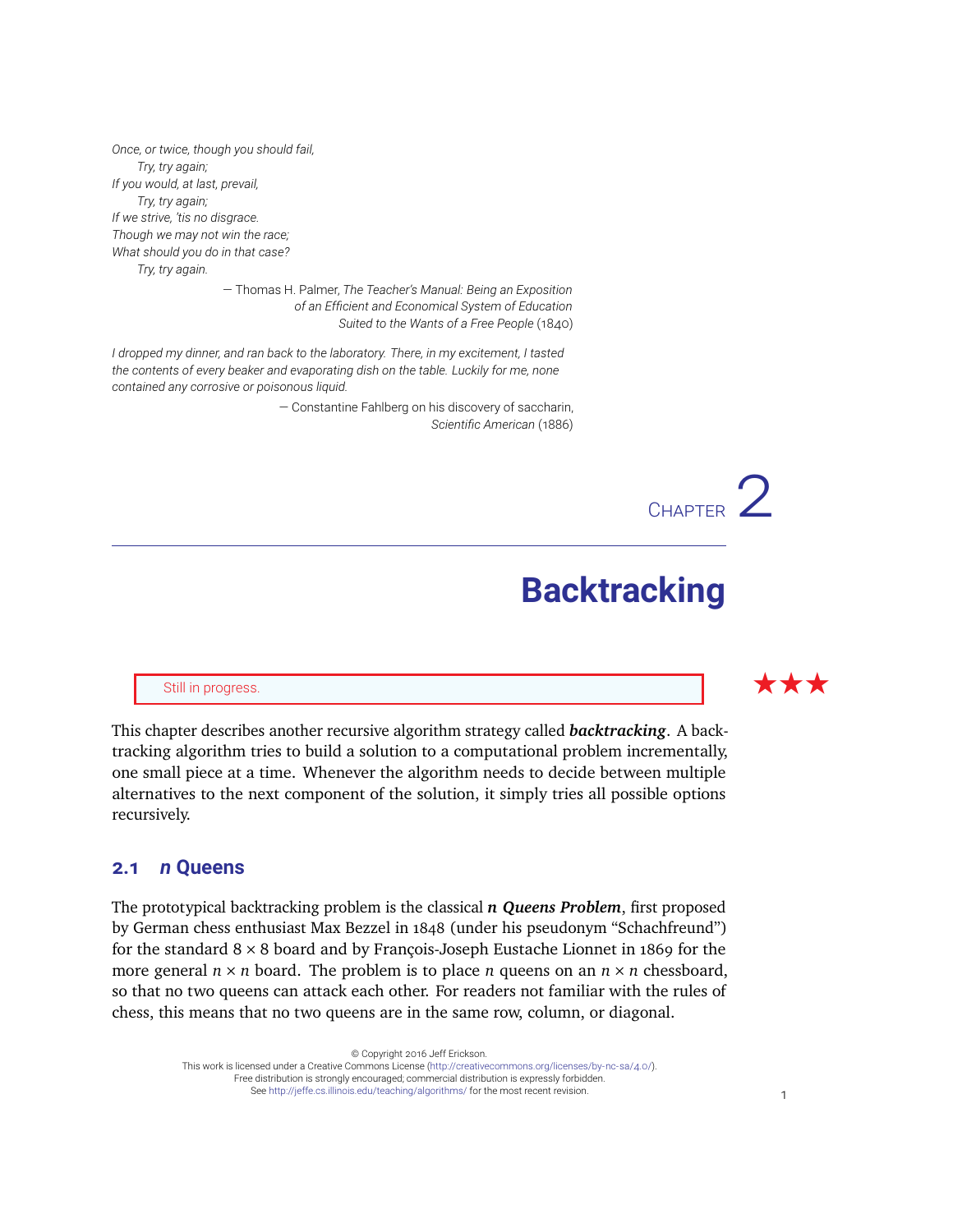

One solution to the 8 queens problem, represented by the array  $[4, 7, 3, 8, 2, 5, 1, 6]$ 

In a letter written to his friend Heinrich Schumacher in 1850, Gauss wrote that one could easily confirm Franz Nauck's claim that the Eight Queens problem has 92 solutions by trial and error in a few hours. ("*Schwer ist es übrigens nicht, durch ein methodisches Tatonnieren sich diese Gewifsheit zu verschaffen, wenn man eine oder ein paar Stunden daran wenden will.*") His description *Tatonnieren* comes from the French *tâttoner*, meaning to feel, grope, or fumble around blindly, as if in the dark. Unfortunately, Gauss did not describe the mechanical groping method he had in mind, but he did observe that any solution can be represented by a permutation of the integers 1 through 8 satisfying a few simple arithmetic properties.

Following Gauss, let's represent possible solutions to the *n*-queens problem using an array  $Q[1..n]$ , where  $Q[i]$  indicates which square in row *i* contains a queen. Then we can find solutions using the following recursive strategy, described in 1882 by the French recreational mathematician Édouard Lucas, who attributed the method to Emmanuel Laquière.<sup>1</sup> We place queens on the board one row at a time, starting at the top. To place the *r*th queen, we try all *n* squares in row *r* from left to right in a simple for loop. If a particular square is attacked by an earlier queen, we ignore that square; otherwise, we tentatively place a queen on that square and *recursively* grope for consistent placements of the queens in later rows.

Figure [2.1](#page-2-0) shows the resulting algorithm, which recursively enumerates *all* complete *n*-queens solutions that are consistent with a given partial solution. The input parameter *r* is the first empty row; thus, to compute all *n*-queens solutions with no restrictions, we would call RECURSIVENQUEENS( $Q[1..n]$ , 1). The outer for-loop considers all possible placements of a queen on row *r*; the inner for-loop checks whether a candidate placement of row *r* is consistent with the queens that are already on the first *r* − 1 rows.

The execution of RecursiveNQueens can be illustrated using a *recursion tree*. Each node in this tree corresponds to a legal partial solution; in particular, the root corresponds to the empty board (with  $r = 0$ ). Edges in the recursion tree correspond to recursive calls. Leaves correspond to partial solutions that cannot be further extended,

<span id="page-1-0"></span><sup>1</sup>Édouard Lucas. Quatrième recreation: Le probléme des huit-reines au jeu des èchecs. Chapter 4 in *Récréations Mathématiques*, 1882.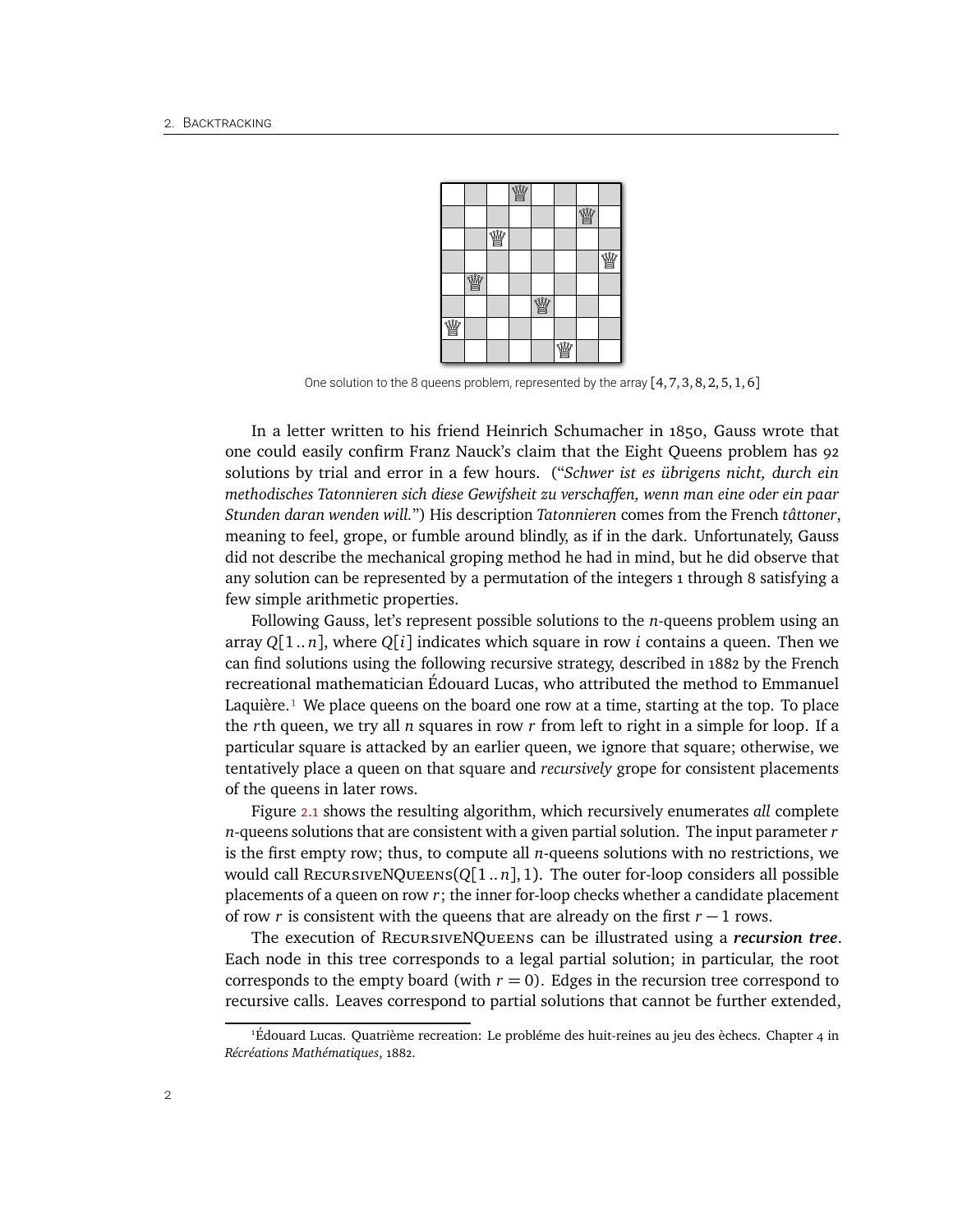```
RecursiveNQueens(Q[1 .. n],r):
  if r = n + 1print Q
  else
       for j \leftarrow 1 to nlegal ← True
            for i \leftarrow 1 to r - 1if (Q[i] = j) or (Q[i] = j + r - i) or (Q[i] = j - r + i)legal ← False
            if legal
                 Q[r] \leftarrow jRECURSIVENQUEENS(Q[1..n], r+1)
```
<span id="page-2-0"></span>**Figure 2.1.** Laquière's backtracking algorithm for the *n*-queens problem.

either because there is already a queen on every row, or because every position in the next empty row is attacked by an existing queen. The backtracking search for complete solutions is equivalent to a depth-first search of this tree.



Figure 2.2. The complete recursion tree for Laquière's algorithm for the 4 queens problem.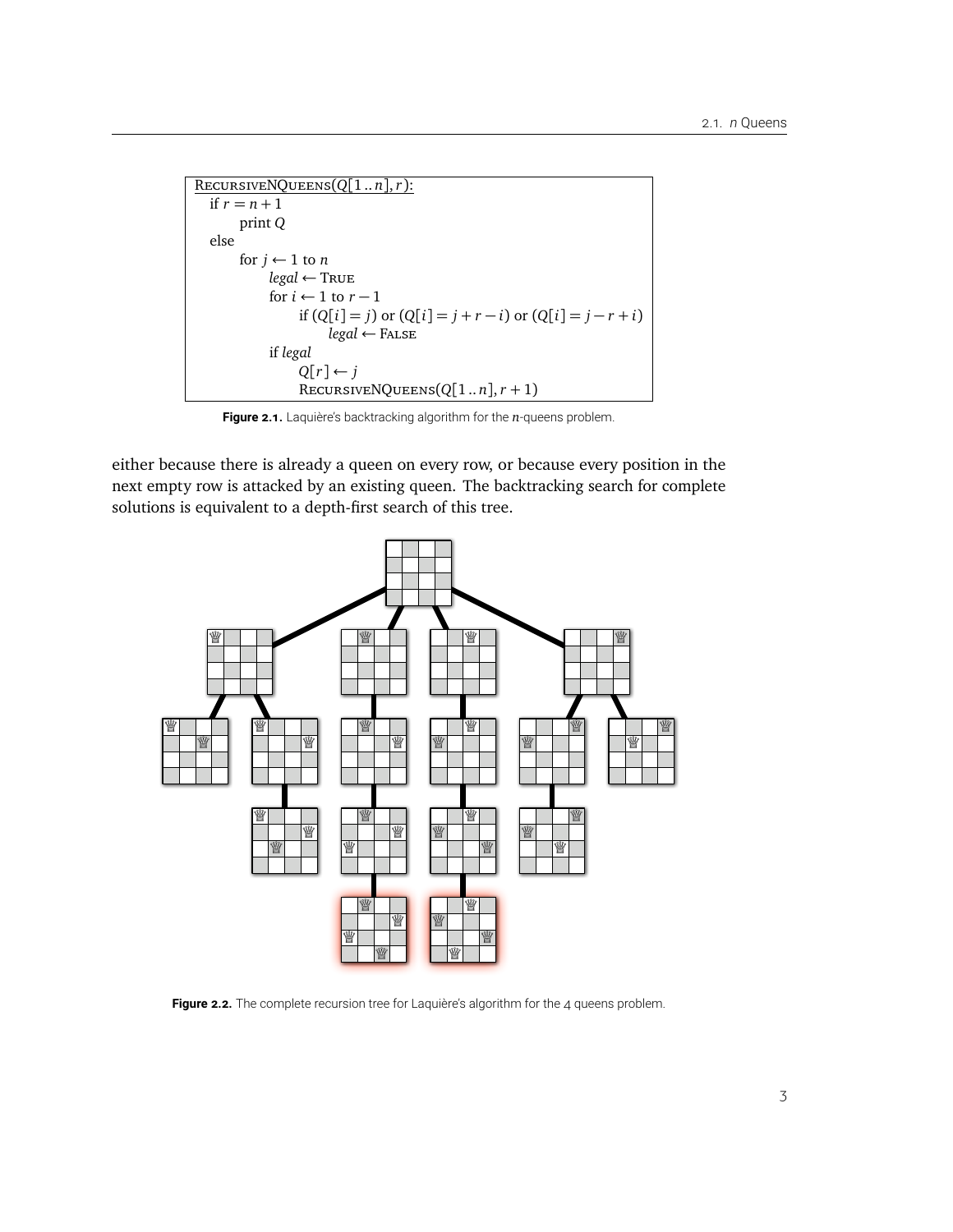## **2.2 Game Trees**

Consider the following simple two-player game<sup>2</sup> played on an  $n \times n$  square grid with a border of squares; let's call the players Horatio Fahlberg-Remsen and Vera Rebaudi.<sup>3</sup> Each player has *n* tokens that they move across the board from one side to the other. Horatio's tokens start in the left border, one in each row, and move *hor*izontally to the right; symmetrically, Vera's tokens start in the top border, one in each column, and move *ver*tically downward. The players alternate turns. In each of his turns, Horatio either *moves* one of his tokens one step to the right into an empty square, or *jumps* one of his tokens over exactly one of Vera's tokens into an empty square two steps to the right. If no legal moves or jumps are available, Horatio simply passes. Similarly, Vera either moves or jumps one of her tokens downward in each of her turns, unless no moves or jumps are possible. The first player to move all their tokens off the edge of the board wins. (It's not hard to prove that as long as there are tokens on the board, at least one player has a legal move.)



**Figure 2.3.** Vera wins the  $3 \times 3$  fake-sugar-packet game.

<span id="page-3-0"></span><sup>2</sup> I don't know what this game is called, or even if I'm remembering the rules correctly; I learned it (or something like it) from Lenny Pitt, who recommended playing it with fake-sugar packets at restaurants.

<span id="page-3-1"></span><sup>3</sup>Constantin Fahlberg and Ira Remsen synthesized saccharin for the first time in 1878, while Fahlberg was a postdoc in Remsen's lab investigating coal tar derivatives. In 1900, Ovidio Rebaudi published the first chemical analysis of *ka'a he'ê*, a medicinal plant cultivated by the Guaraní for more than 1500 years, now more commonly known as *Stevia rebaudiana*.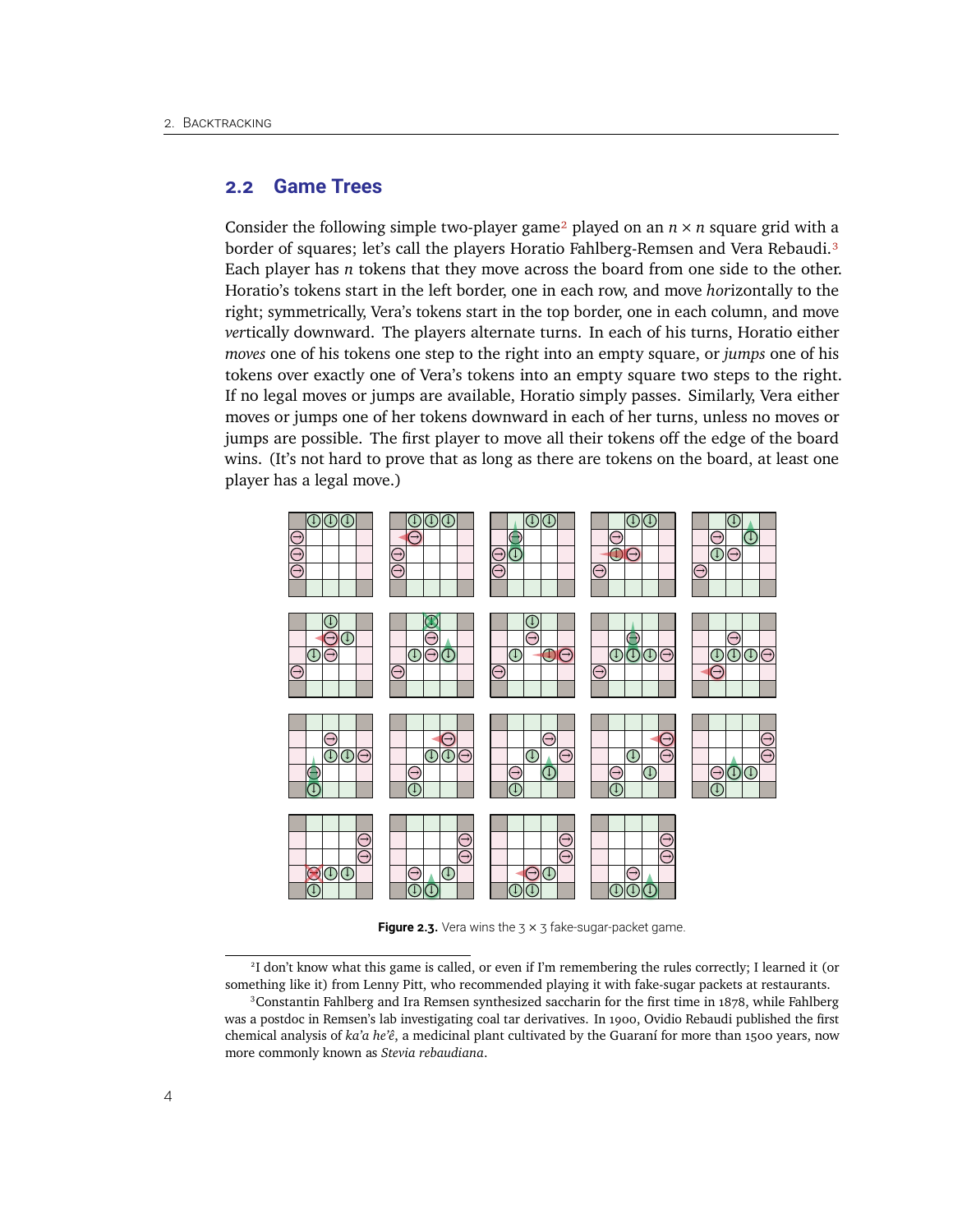Unless you've seen this game before<sup>4</sup>, you probably don't have any idea how to play it well. Nevertheless, there is a relatively simple backtracking algorithm that can play this game—or any two-player game without randomness or hidden information—*perfectly*. That is, if we drop you into the middle of a game, and it is *possible* to win against another perfect player, the algorithm will tell you how to win.

A *state* of the game consists of the locations of all the pieces and the identity of the current player. These states can be connected into a *game tree*, which has an edge from state *x* to state *y* if and only if the current player in state *x* can legally move to state *y*. The root of the game tree is the initial position of the game, and every path from the root to a leaf is a complete game.



The first two levels of the fake-sugar-packet game tree.

In order to navigate through this game tree, we recursively define a game state to be *good* or *bad* as follows:

- A game state is *good* if either the current player has already won, or if the current player can move to a bad state for the opposing player.
- A game state is *bad* if either the current player has already lost, or if every available move leads to a good state for the opposing player.

Equivalently, a non-leaf node in the game tree is good if it has at least one bad child, and a non-leaf node is bad if all its children are good. By induction, any player that finds the game in a good state on their turn can win the game, even if their opponent plays perfectly; on the other hand, starting from a bad state, a player can win only if their opponent makes a mistake.

This recursive definition immediately suggests a recursive backtracking algorithm, shown Figure [2.4,](#page-5-0) to determine whether a given game state is good or bad. At its core, this algorithm is just a depth-first search of the game tree. A simple modification of this algorithm finds a good move (or even all possible good moves) if the input is a good game state.

<span id="page-4-0"></span><sup>4</sup> If you have, please tell me where!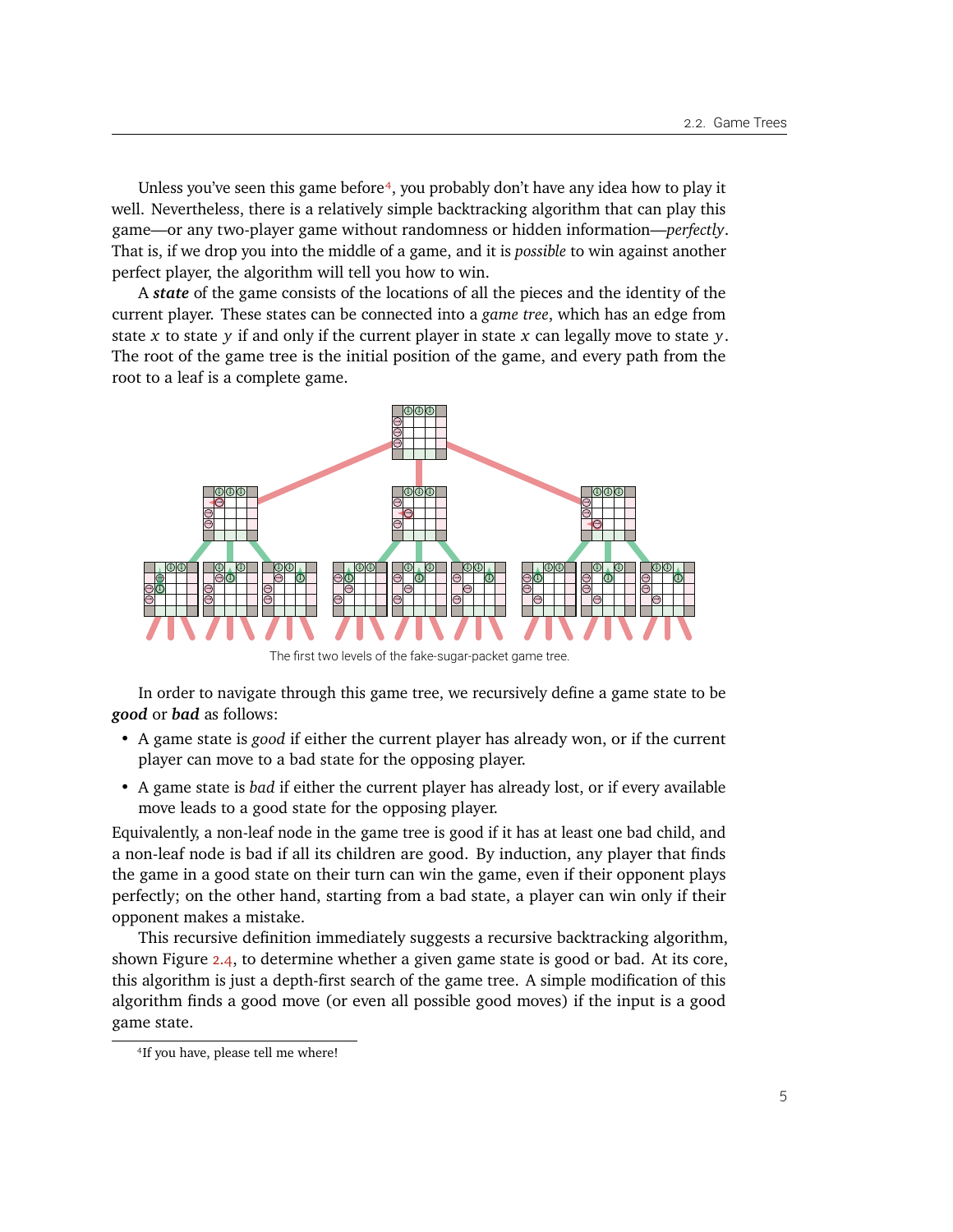```
PlayAnyGame(X, player):
  if player has already won in state X
      return Good
 if player has already lost in state X
      return BAD
 for all legal moves X \rightarrow Yif PLAYANYGAME(Y, \neg player) = BADreturn Goop
  return BAD
```
<span id="page-5-0"></span>Figure 2.4. How to play any game perfectly.

All game-playing programs are ultimately based on this simple backtracking strategy. However, since most games have an enormous number of states, it is not possible to traverse the entire game tree in practice. Instead, game programs employ other heuristics<sup>5</sup> to *prune* the game tree, by ignoring states that are obviously (or "obviously") good or bad, or at least better or worse than other states, and/or by cutting off the tree at a certain depth (or *ply*) and using a more efficient heuristic to evaluate the leaves.

## **2.3 Subset Sum**

Let's consider a more complicated problem, called SubsetTSum: Given a set *X* of positive integers and *target* integer *T*, is there a subset of elements in *X* that add up to *T*? Notice that there can be more than one such subset. For example, if  $X = \{8, 6, 7, 5, 3, 10, 9\}$ and  $T = 15$ , the answer is True, thanks to the subsets  $\{8, 7\}$  and  $\{7, 5, 3\}$  and  $\{6, 9\}$ and {5, 10}. On the other hand, if *X* = {11, 6, 5, 1, 7, 13, 12} and *T* = 15, the answer is False.

There are two trivial cases. If the target value *T* is zero, then we can immediately return True, because empty set is a subset of *every* set *X*, and the elements of the empty set add up to zero.<sup> $\epsilon$ </sup> On the other hand, if  $T < 0$ , or if  $T \neq 0$  but the set *X* is empty, then we can immediately return False.

For the general case, consider an arbitrary element  $x \in X$ . (We've already handled the case where *X* is empty.) There is a subset of *X* that sums to *T* if and only if one of the following statements is true:

- There is a subset of *X* that *includes x* and whose sum is *T*.
- There is a subset of *X* that *excludes x* and whose sum is *T*.

In the first case, there must be a subset of  $X \setminus \{x\}$  that sums to  $T - x$ ; in the second case, there must be a subset of  $X \setminus \{x\}$  that sums to *T*. So we can solve SUBSETSUM(*X*, *T*) by reducing it to two simpler instances: SUBSETSUM(*X* \ {*x*}, *T* − *x*) and SubsetTSum( $X \setminus \{x\}$ , *T*). The resulting recursive algorithm is shown in Figure [2.5.](#page-6-0)

<span id="page-5-1"></span><sup>5</sup>A heuristic is an algorithm that doesn't work, except in practice, sometimes.

<span id="page-5-2"></span><sup>&</sup>lt;sup>6</sup>... because what else could they add up to?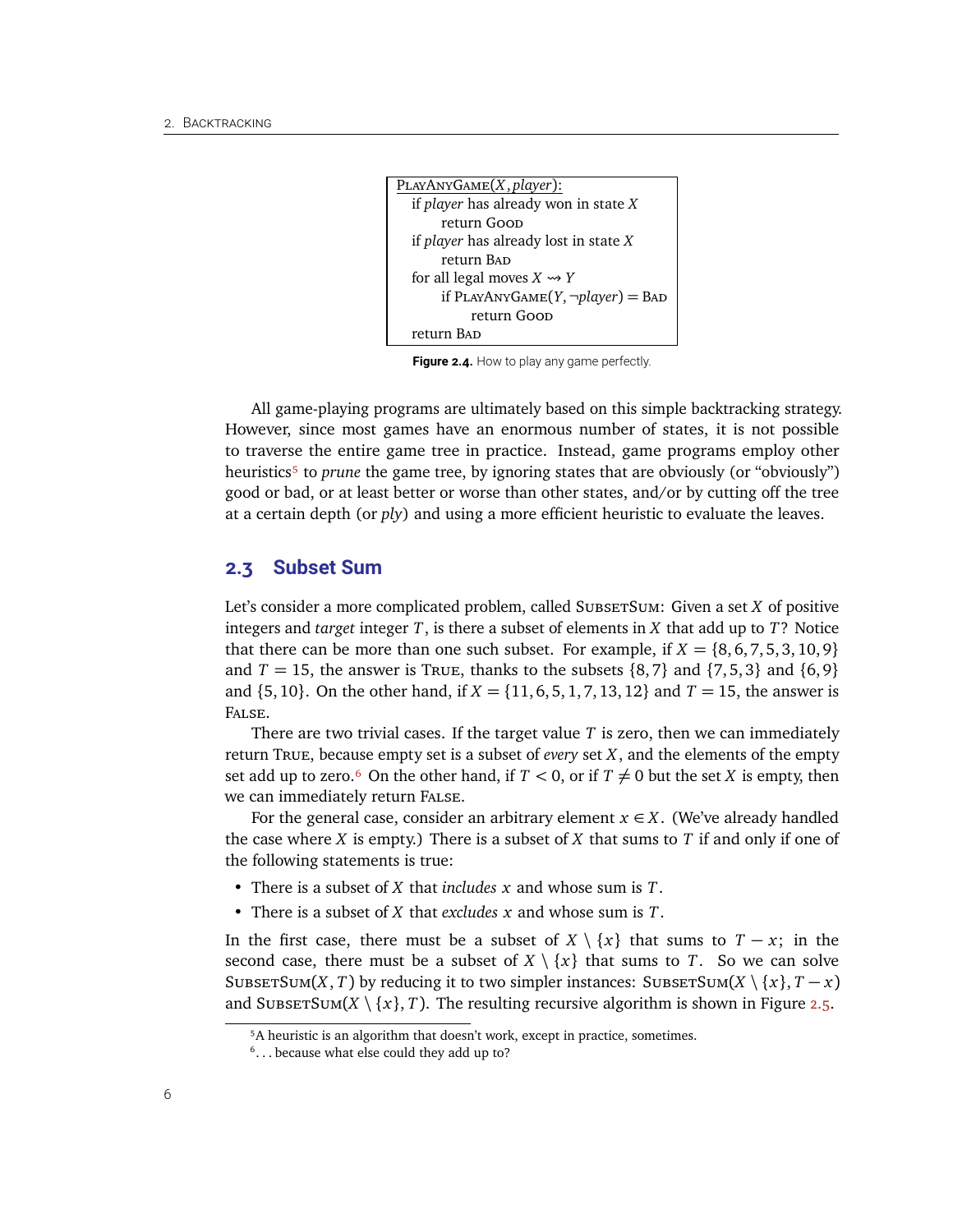```
〈〈Does any subset of X sum to T?〉〉
SUBSETSUM(X, T):
   if T = 0return True
   else if T < 0 or X = \emptysetreturn False
   else
        x \leftarrow any element of X
         \mathsf{return}\left(\mathsf{SUBSETSum}(X\setminus\{x\},T)\;\vee\;\mathsf{SUBSETSum}(X\setminus\{x\},T-x)\right)
```
<span id="page-6-0"></span>**Figure 2.5.** A recursive backtracking algorithm for SUBSETSUM.

#### **Correctness**

Proving this algorithm correct is a straightforward exercise in induction. If  $T = 0$ , then the elements of the empty subset sum to  $T$ , so  $T$ RUE is the correct output. Otherwise, if *T* is negative or the set *X* is empty, then no subset of *X* sums to *T*, so FALSE is the correct output. Otherwise, if there is a subset that sums to *T*, then either it contains *X*[*n*] or it doesn't, and the Recursion Fairy correctly checks for each of those possibilities. Done.

#### **Analysis**

In order to analyze the algorithm, we have to be a bit more precise about a few implementation details. To begin, let's assume that the input sequence *X* is given as an array  $X[1..n]$ .

The algorithm in Figure [2.5](#page-6-0) allows us to choose *any* element  $x \in X$  in the main recursive case. Purely for the sake of efficiency, it is helpful to choose an element *x* such that the remaining subset  $X \setminus \{x\}$  has a concise representation, which can be computed quickly, so that we pay minimal overhead making the recursive calls. Specifically, we will let x be the last element  $X[n]$ ; then the subset  $X \setminus \{x\}$  is stored in the contiguous subarray *X*[1.. *n* − 1]. Passing a complete *copy* of this subarray to the recursive calls would take too long—we need  $Θ(n)$  time just to make the copy—so instead, we push only two values: the starting address of the subarray and its length. The resulting algorithm is shown in Figure [2.6.](#page-7-0) Alternatively, we could avoid passing the same starting address *X* to *every* recursive call by making *X* a global variable.

With these implementation choices, the running time  $T(n)$  of our algorithm satisfies the recurrence  $T(n) \leq 2T(n-1) + O(1)$ . From its resemblance to the Tower of Hanoi recurrence, we can guess the solution  $T(n) = O(2^n)$ ; verifying this solution is another easy induction exercise. (We can also derive the solution directly, using either recursion trees or annihilators, as described in the appendix.) In the worst case—for example, when *T* is larger than the sum of all elements of *X*—the recursion tree for this algorithm is a complete binary tree with depth  $n$ , and the algorithm considers all  $2^n$  subsets of  $X$ .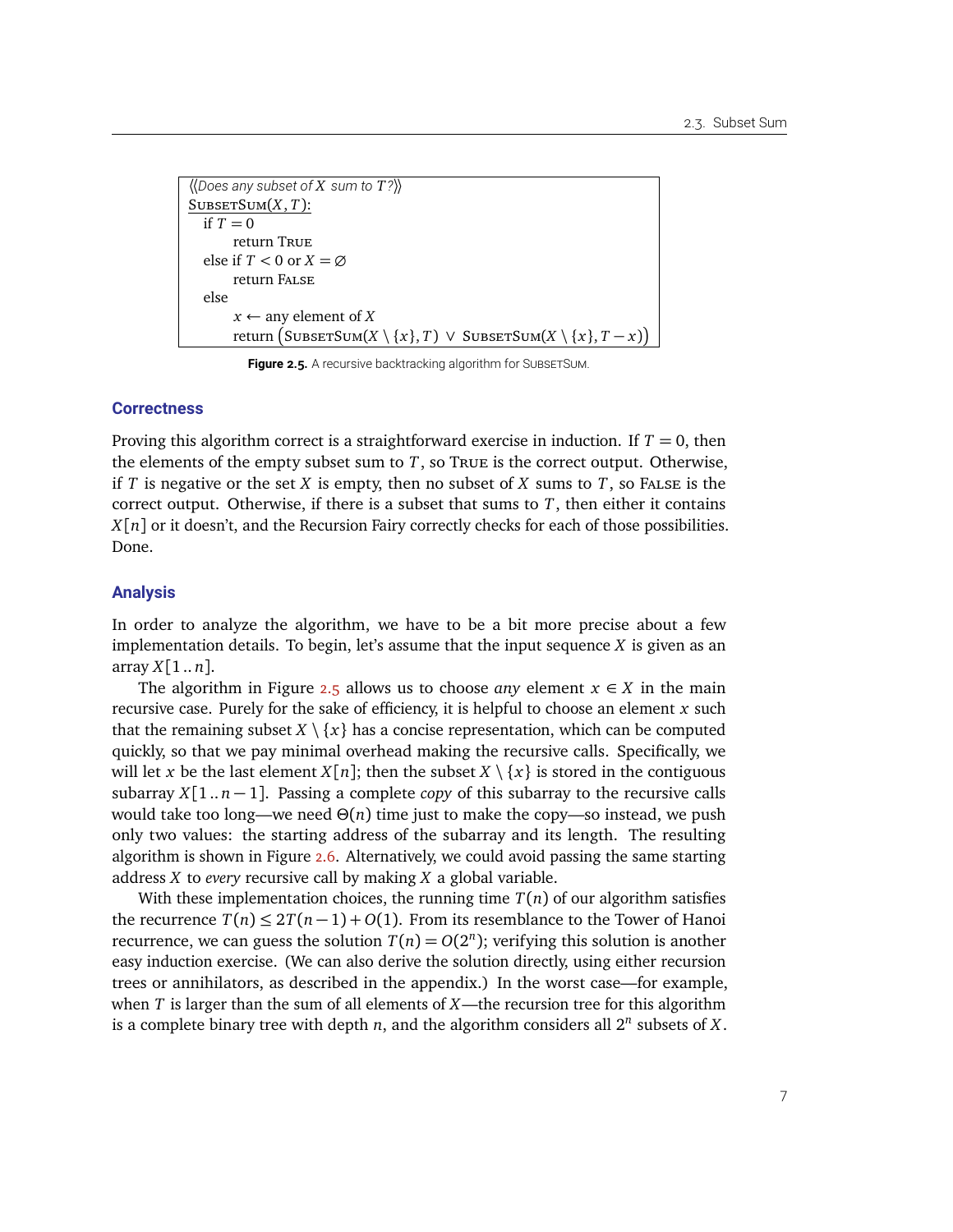```
\langle Does any subset of X[1..i] sum to T?SUBSECTION(X, i, T):
  if T = 0return True
  else if T < 0 or i = 0return False
  else
        \texttt{return}\left(\texttt{SUBSETSum}(X, i-1, T) \: \lor \: \texttt{SUBSETSum}(X, i-1, T-X[i])\right)
```
<span id="page-7-0"></span>Figure 2.6. A more concrete recursive backtracking algorithm for SUBSETSUM.

#### **Variants**

With only minor changes, we can solve several variants of SubsetTsum. For example, Figure [2.7](#page-7-1) shows an algorithm that actually *constructs* a subset of *X* that sums to *T*, if one exists, or returns the error value None if no such subset exists; this algorithm uses exactly the same recursive strategy as the decision algorithm in Figure [2.5.](#page-6-0) This algorithm also runs in  $O(2^n)$  time; the analysis is simplest if we assume a set data structure that allows us to insert a single element in *O*(1) time (for example, a singly-linked list), but in fact the running time is still  $O(n)$  even if adding an element to *Y* in the second-to-last time requires  $O(|Y|)$  time. Similar variants allow us to count subsets that sum to a particular value, or choose the *best* subset (according to some other criterion) that sums to a particular value.

```
\langle Return a subset of X[1..i] that sums to T\rangle〈〈or NONE if no such subset exists〉〉
CONSTRUCTSUBSET(X, i, T):
  if T = 0return ∅
  if T < 0 or n = 0return None
  Y ← CONSTRUCTSUBSET(X, i − 1, T)if Y \neq None
      return Y
  Y ← CONSTRUCTSUBSET(X, i-1, T-X[i])if Y \neq None
      return Y ∪ {X[i]}
  return None
```
<span id="page-7-1"></span>Figure 2.7. A recursive backtracking algorithm for the construction version of SUBSETSUM.

Most other problems that are solved by backtracking have this property: the same recursive strategy can be used to solve many different variants of the same problem. For example, it is easy to modify the recursive strategy described in the previous section to determine whether a given game position is good or bad to compute a move, or even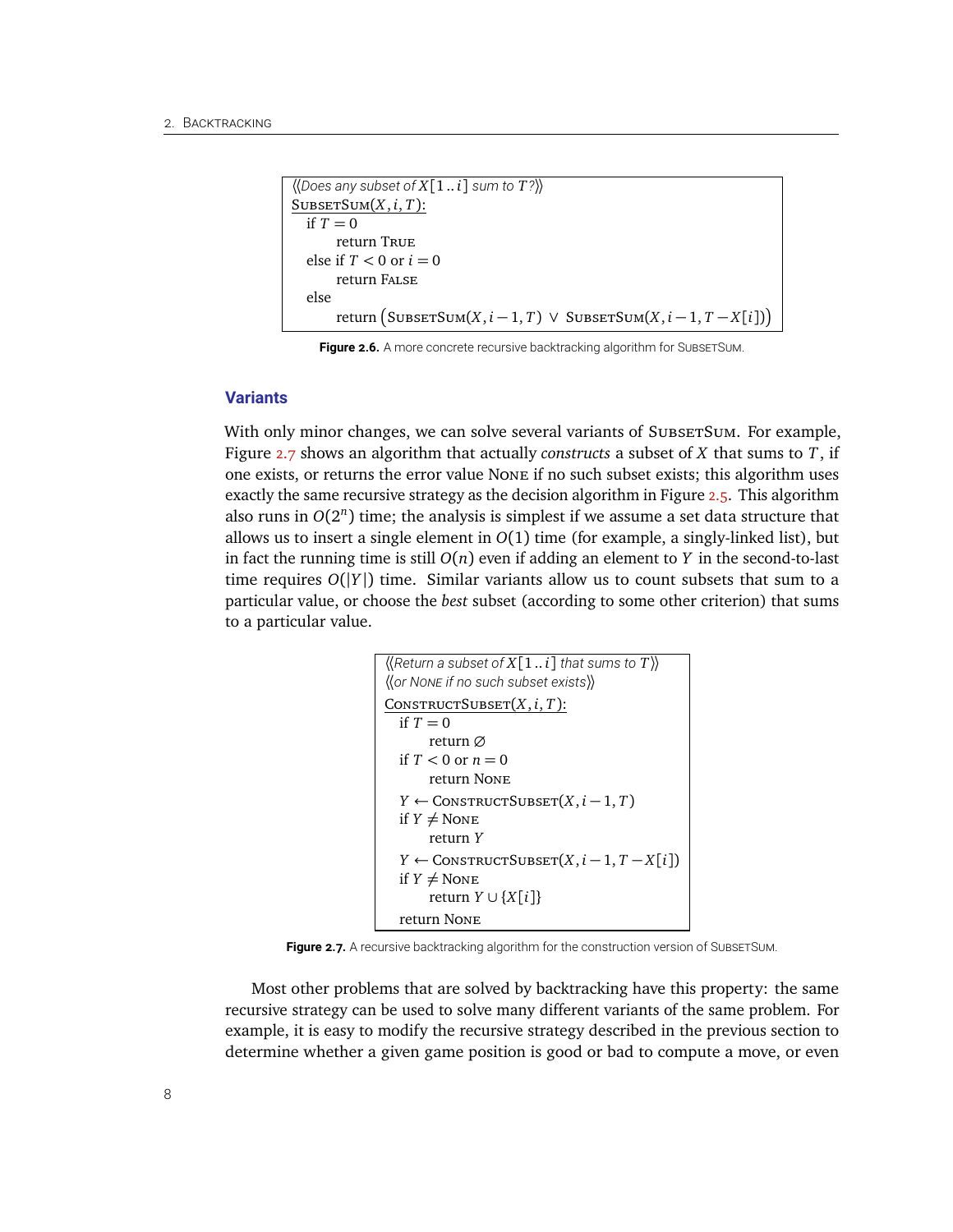the best possible move. For this reason, when we design backtracking algorithms, we should aim for the simplest possible variant of the problem, computing a number or even a single bit instead of more complex information or structure.

# **2.4 The General Pattern**

Backtracking algorithms are commonly used to make a *sequence of decisions*, with the goal of building a recursively defined structure satisfying certain constraints; often this goal structure is itself a sequence. For example:

- In the *n*-queens problem, the goal is a sequence of queen positions, one in each row, such that no two queens attack each other. For each row, the algorithm *decides* where to place the queen.
- In the game tree problem, the goal is a sequence of legal moves, such that each move is as good as possible for the player making it. For each game state, the algorithm *decides* the best possible next move.
- In the subset sum problem, the goal is a sequence of input elements that have a particular sum. For each input element, the algorithm *decides* whether to include it in the output sequence or not.

(Hang on, why is the goal of *subset* sum finding a *sequence*? That was a deliberate design decision. We *impose* a convenient ordering on the input set—by representing it using an array as opposed to some other more amorphous data structure—that we can *exploit* in our recursive algorithm.)

In each recursive call to the backtracking algorithm, we need to make *exactly one* decision, and our choice must be consistent with all previous decisions. Thus, each recursive call requires not only the portion of the input data we have not yet processed, but also a suitable summary of the decisions we have already made. For the same of efficiency, the summary of past decisions should be as small as possible. For example:

- For the *n*-queens problem, we must pass in not only the number of empty rows, but the positions of all previously placed queens. We have no choice but to remember our past decisions in complete detail.
- For the game tree problem, we only need to pass in the current state of the game, including the identity of the next player. We don't need to remember anything about our past decisions, because who wins from a given game state does not depend on the moves that created that state.<sup>7</sup>
- For the subset sum problem, we need to pass in both the remaining available integers and the remaining target value, which is the original target value minus the *sum* of

<span id="page-8-0"></span><sup>7</sup>This requirement is not satisfied by all games. For example, the standard rules of chess allow a player to declare a draw if the same arrangement of pieces occurs three times, and the Chinese rules for go simply forbid repeating any earlier arrangement of stones. Thus, for these games, a game state formally includes the entire history of previous moves.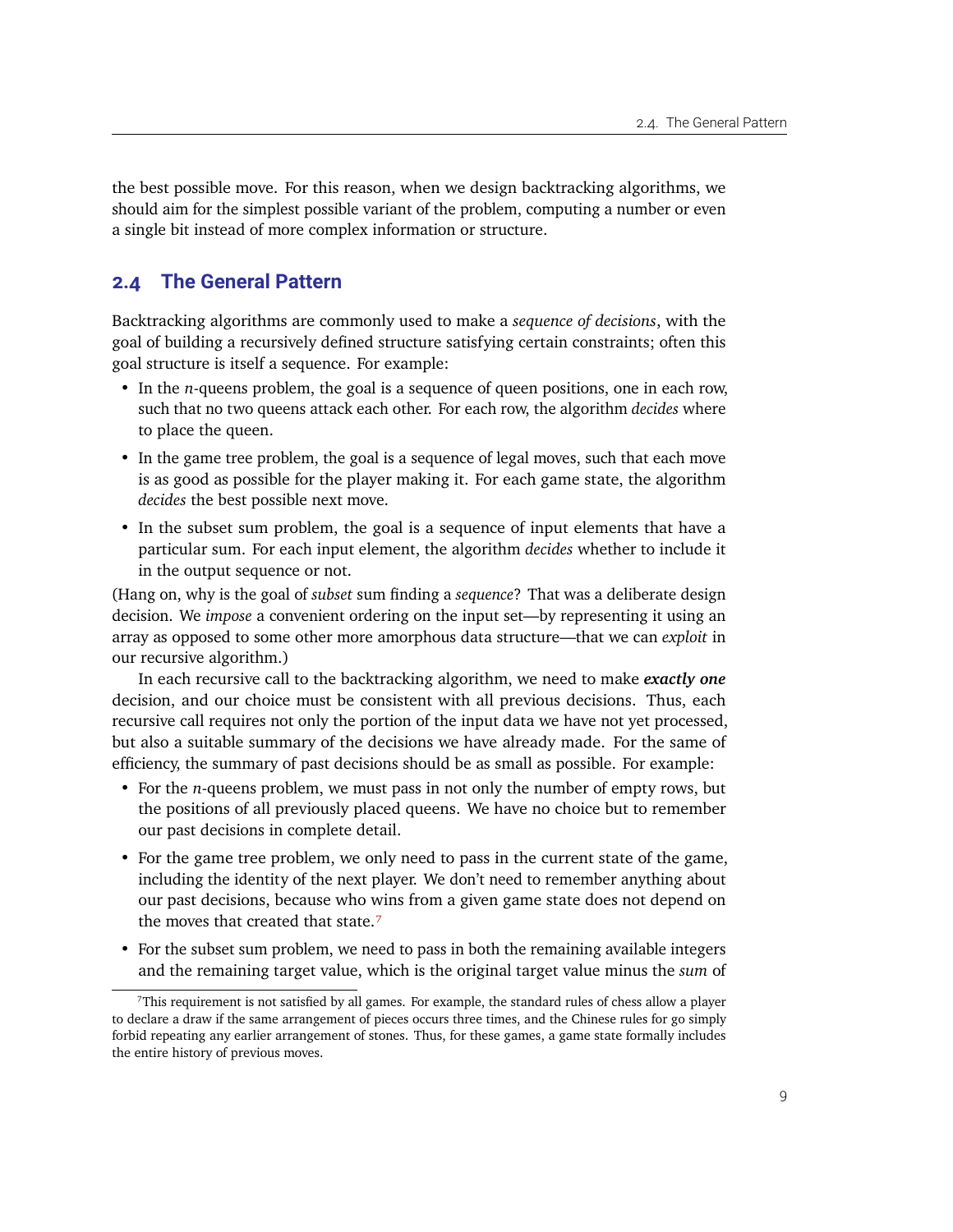the previously chosen elements. Precisely which elements were previously chosen is unimportant.

When we design new recursive backtracking algorithms, we must figure out *in advance* what information we will need about past decisions *in the middle of the algorithm*. If this information is nontrivial, our recursive algorithm must solve a more general problem than the one we were originally asked to solve. (We've seen this kind of generalization before: To find the *median* of an unsorted array in linear time, we derived an algorithm to find the *k*th smallest element for *arbitrary k*.)

### **2.5 Longest Increasing Subsequence**

For any sequence *S*, a *subsequence* of *S* is another sequence from *S* obtained by deleting zero or more elements, without changing the order of the remaining elements; the elements of the subsequence need not be together in the original sequence *S*. For example, when you drive down a major street in any city, you drive through a *sequence* of intersections with traffic lights, but you only have to stop at a *subsequence* of those intersections, where the traffic lights are red. If you're very lucky, you never stop at all: the empty sequence is a subsequence of *S*. On the other hand, if you're very unlucky, you may have to stop at every intersection: *S* is a subsequence of itself.

As another example, the strings BENT, ACKACK, SQUARING, and SUBSEQUENT are all subsequences of the string SUBSEQUENCEBACKTRACKING, as are the empty string and the entire string SUBSEQUENCEBACKTRACKING, but the strings QUEUE and DIMAGGIO are not. A subsequence whose elements are contiguous in the original sequence is called a *substring*; for example, MASHER and LAUGHTER are both subsequences of MANSLAUGHTER, but only LAUGHTER is a substring.

Now suppose we are given a sequence of *integers*, and we need to find the longest subsequence whose elements are in increasing order. More concretely, the input is an integer array  $A[1..n]$ , and we need to compute the longest possible sequence of indices  $1 \le i_1 < i_2 < \cdots < i_\ell \le n$  such that  $A[i_k] < A[i_{k+1}]$  for all  $k$ .

A natural approach to building this *longest increasing subsequence* is to *decide*, for each index *j* in order from 1 to *n*, whether or not to include *A*[ *j*] in the subsequence. Jumping into the middle of this decision sequence, we might imagine the following picture:

|  |  |  |  |  |  |  |  |  | 2 6 5 3 5 8 9 7 9 3 2 3 8 4 6 |  |  |  |  |  |  |  |  |  |  |  |  |  |
|--|--|--|--|--|--|--|--|--|-------------------------------|--|--|--|--|--|--|--|--|--|--|--|--|--|
|--|--|--|--|--|--|--|--|--|-------------------------------|--|--|--|--|--|--|--|--|--|--|--|--|--|

The black bar separates our past decisions from the portion of the input we have not yet processed. Numbers we have already decided to include are highlighted; numbers we have decided to exclude are grayed out. (Notice that the numbers we've decided to include are increasing!) Our algorithm must decide whether or not to include the number immediately after the black bar.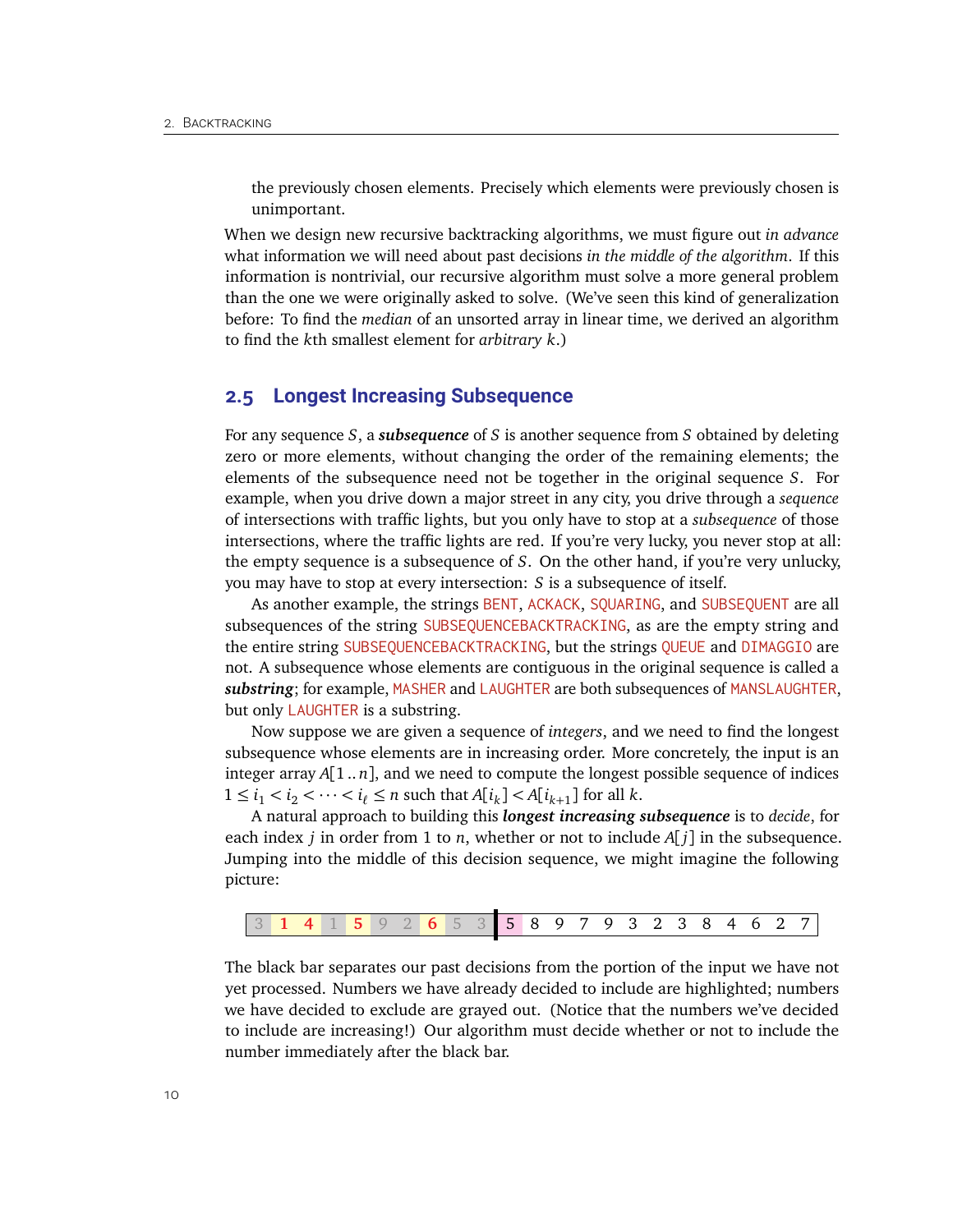In this example, we *cannot* include 5, because then the selected numbers would no longer be in increasing order. So let's skip ahead to the next decision:

|  |  |  |  | 2000 E 200 | $\overline{\phantom{a}}$ | <sup>n</sup> | $\overline{ }$ |  | 9 3 2 3 6 |  |  |  |
|--|--|--|--|------------|--------------------------|--------------|----------------|--|-----------|--|--|--|
|  |  |  |  |            |                          |              |                |  |           |  |  |  |

Now we *can* include 8, but it's not obvious whether we *should*. Rather than trying to be "smart", our backtracking algorithm will use simple brute force.

- First *tentatively* include the 8, and let the Recursion Fairy make the rest of the decisions.
- Then *tentatively* exclude the 8, and let the Recursion Fairy make the rest of the decisions.

Whichever choice leads to a longer increasing subsequence is the right one. (This is preciely the same recursion pattern we used to solve the subset sum problem.)

Now for the key question: *What do we need to remember about our past decisions?* We can only include *A*[ *j*] if the resulting subsequence is in increasing order. If we assume (inductively!) that the numbers previously selected from  $A[1..j-1]$  are in increasing order, then we can include *A*[ *j*] if and only if *A*[ *j*] is larger than the last number selected from *A*[1 .. *j* − 1]. Thus, the only information we need about the past is *the last number selected so far*. We can now revise our pictures by erasing everything we don't need:

So the problem our recursive strategy is *actually* solving is the following:

Given an integer *prev* and an array *A*[1 .. *n*], find the longest increasing subsequence of *A* in which every element is larger than *prev*.

To get a complete recursive algorithm, we need a base case. Our recursive strategy breaks down when we get to the end of the array, because there is no next number to consider. But if the remaining array is empty, then the only subsequence of that array is empty, so the longest increasing subsequence of the remaining array has length 0.

Putting all the pieces together, our recursive strategy gives us the following algorithm:

```
LISBIGGER(prev, A[1..n]):
  if n = 0return 0
  else if A[1] \leq prevreturn LISbigger(prev,A[2 .. n])
       else
             x \leftarrow \text{LISBigGER}(prev, A[2..n])y \leftarrow 1 + \text{LISBigGER}(A[1], A[2..n])return max{x, y}
```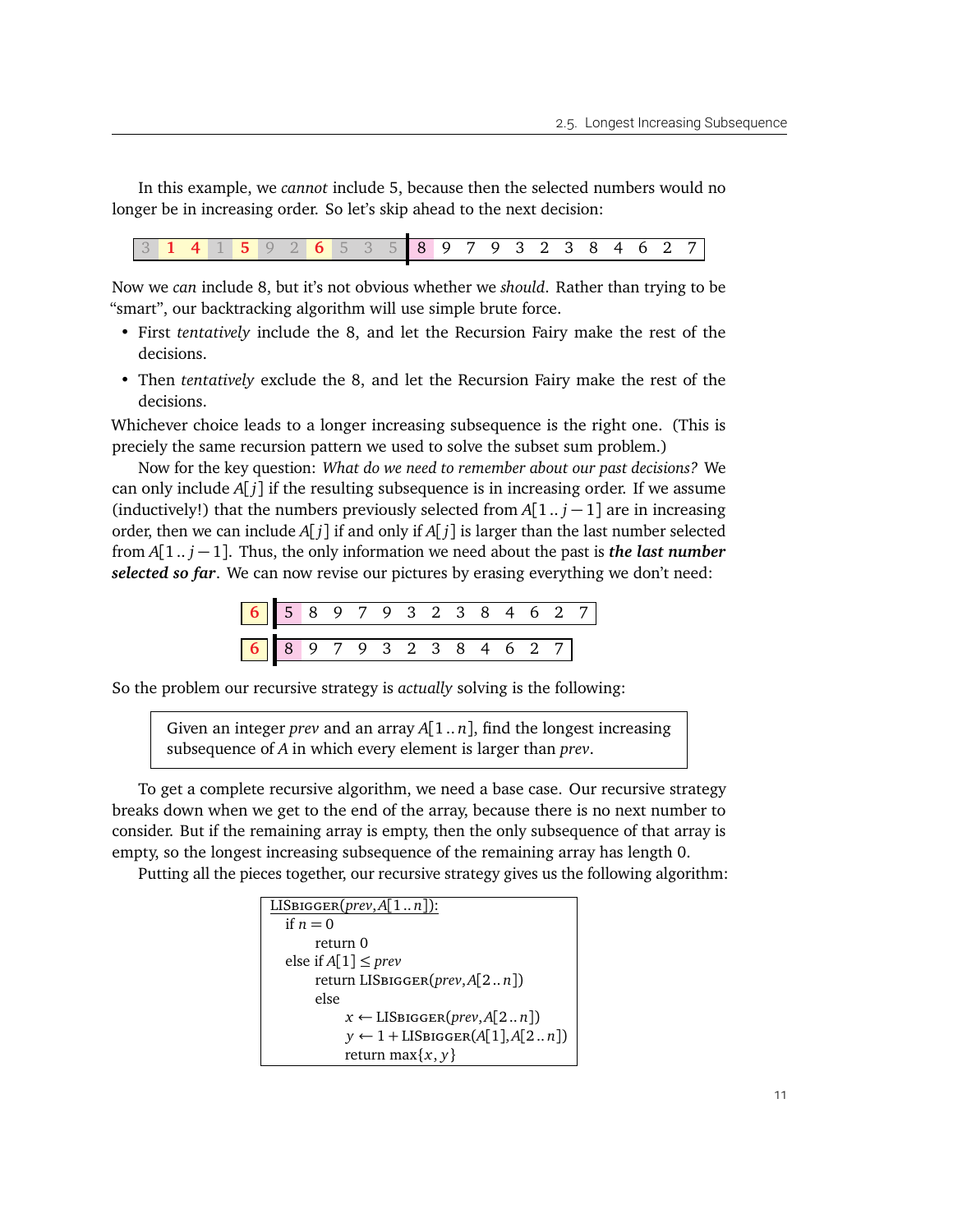Finally, we need to connect our recursive strategy to the original problem: Finding the longest increasing subsequence of an array *with no other constraints*. The simplest approach is to use an artificial sentinel value  $-\infty$ :

| $LIS(A[1n])$ :                      |
|-------------------------------------|
| return LISBIGGER $(-\infty, A[1n])$ |

Assuming we can pass around the arrays in constant time, the running time of this algorithm satisfies the recurrence  $T(n) \leq 2T(n-1) + O(1)$ , which as usual implies that  $T(n) = O(2^n)$ . We really shouldn't be surprised by this running time; in the worst case, the algorithm examines each of the  $2^n$  subsequences of the input array.

### **Index Formulation**

In practice, passing arrays as input parameters to algorithm is rather slow; we should really find a more compact way to describe our recursive subproblems. *for purposes of designing the algorithm*, it's often useful to treat the original input array *A*[1 .. *n*] as a global variable $\frac{8}{3}$  and then reformulate the problem we're trying to solve in terms of array indices instead of explicit subarrays.

For our longest increasing subsequence problem, the integer *prev* is typically an array element  $A[i]$ , and the remaining array is always a suffix  $A[j..n]$  of the original input array. So we can reformulate our recursive problem as follows:

Given two indices *i* and *j*, where  $i < j$ , find the longest increasing subsequence of  $A[i..n]$  in which every element is larger than  $A[i]$ .

Let  $LIS(i, j)$  denote the length of the longest increasing subsequence of  $A[j..n]$  with all elements larger than  $A[i]$ . Our recursive strategy gives us the following recurrence:

$$
LIS(i, j) = \begin{cases} 0 & \text{if } j > n \\ LIS(i, j + 1) & \text{if } A[i] \ge A[j] \\ \max\{LIS(i, j + 1), 1 + LIS(j, j + 1)\} & \text{otherwise} \end{cases}
$$

To solve the original problem, we can add a sentinel value  $A[0] = -\infty$  to the input array, and then recursively compute *LIS*(0, 1) following the recurrence above.

This is precisely the same algorithm as LISbigger; the only thing we've changed is notation. However, using index notation instead of array notation will be important when we start discussing dynamic programming in the next chapter.



★ ★ ★ Alternative strategy: Let *LIS*(*i*) denote the length of the longest increasing subsequence of  $A[i..n]$  that begins with  $A[i]$ . If we set  $A[0] = -\infty$ , then we want  $LIS(0) - 1$ . In fact, this is how longest increasing subsequences are computed in  $O(n \log n)$  time.

<span id="page-11-0"></span><sup>&</sup>lt;sup>8</sup>In practice, we would more likely pass a pointer/reference to the original input array as another parameter of our recursive subroutine.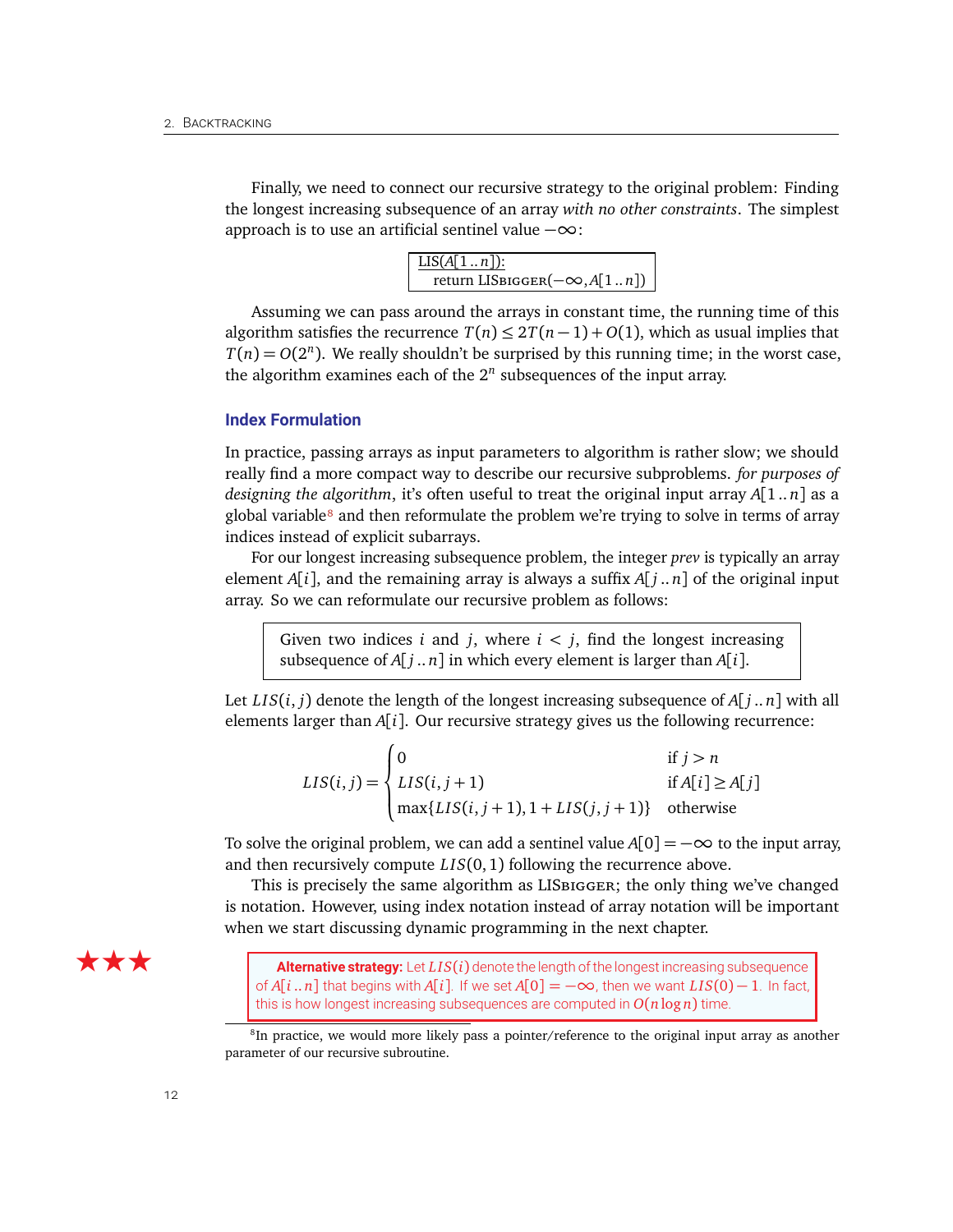## **2.6 Optimal Binary Search Trees**

Our final example combines recursive backtracking with the divide-and-conquer strategy. Recall that the running time for a successful search in a binary search tree is proportional to the number of ancestors of the target node.<sup>9</sup> As a result, the worst-case search time is proportional to the depth of the tree. Thus, to minimize the worst-case search time, the height of the tree should be as small as possible; by this metric, the ideal tree is perfectly balanced.

In many applications of binary search trees, however, it is more important to minimize the total cost of several searches rather than the worst-case cost of a single search. If *x* is a more frequent search target than *y*, we can save time by building a tree where the depth of *x* is smaller than the depth of *y*, even if that means increasing the overall depth of the tree. A perfectly balanced tree is *not* the best choice if some items are significantly more popular than others. In fact, a totally unbalanced tree with depth *Ω*(*n*) might actually be the best choice!

This situation suggests the following problem. Suppose we are given a sorted array of *keys A*[1 .. *n*] and an array of corresponding *access frequencies f* [1 .. *n*]. Our task is to build the binary search tree that minimizes the *total* search time, assuming that there will be exactly *f* [*i*] searches for each key *A*[*i*].

Before we think about how to solve this problem, we should first come up with a good recursive definition of the function we are trying to optimize! Suppose we are also given a binary search tree *T* with *n* nodes. Let *v<sup>i</sup>* denote the node that stores *A*[*i*], and let *r* be the index of the root node. Then ignoring constant factors, the total cost of performing all the binary searches is given by the following expression:

$$
Cost(T, f[1..n]) = \sum_{i=1}^{n} f[i] \cdot \# \text{ancestors of } v_i \text{ in } T \tag{*}
$$

The root  $v_r$  is an ancestor of every node in the tree. If  $i < r$ , then all ancestors of  $v_i$  in the left subtree; similarly, if  $i > r$ , all other ancestors of  $v_i$  are in the right subtree. Thus, we can partition the cost function into three parts as follows:

$$
Cost(T, f[1..n]) = \sum_{i=1}^{n} f[i] + \sum_{i=1}^{r-1} f[i] \cdot \# \text{ancestors of } v_i \text{ in } left(T)
$$

$$
+ \sum_{i=r+1}^{n} f[i] \cdot \# \text{ancestors of } v_i \text{ in } right(T)
$$

<span id="page-12-0"></span><sup>9</sup>An *ancestor* of a node *v* is either the node itself or an ancestor of the parent of *v*. A *proper* ancestor of *v* is either the parent of *v* or a proper ancestor of the parent of *v*.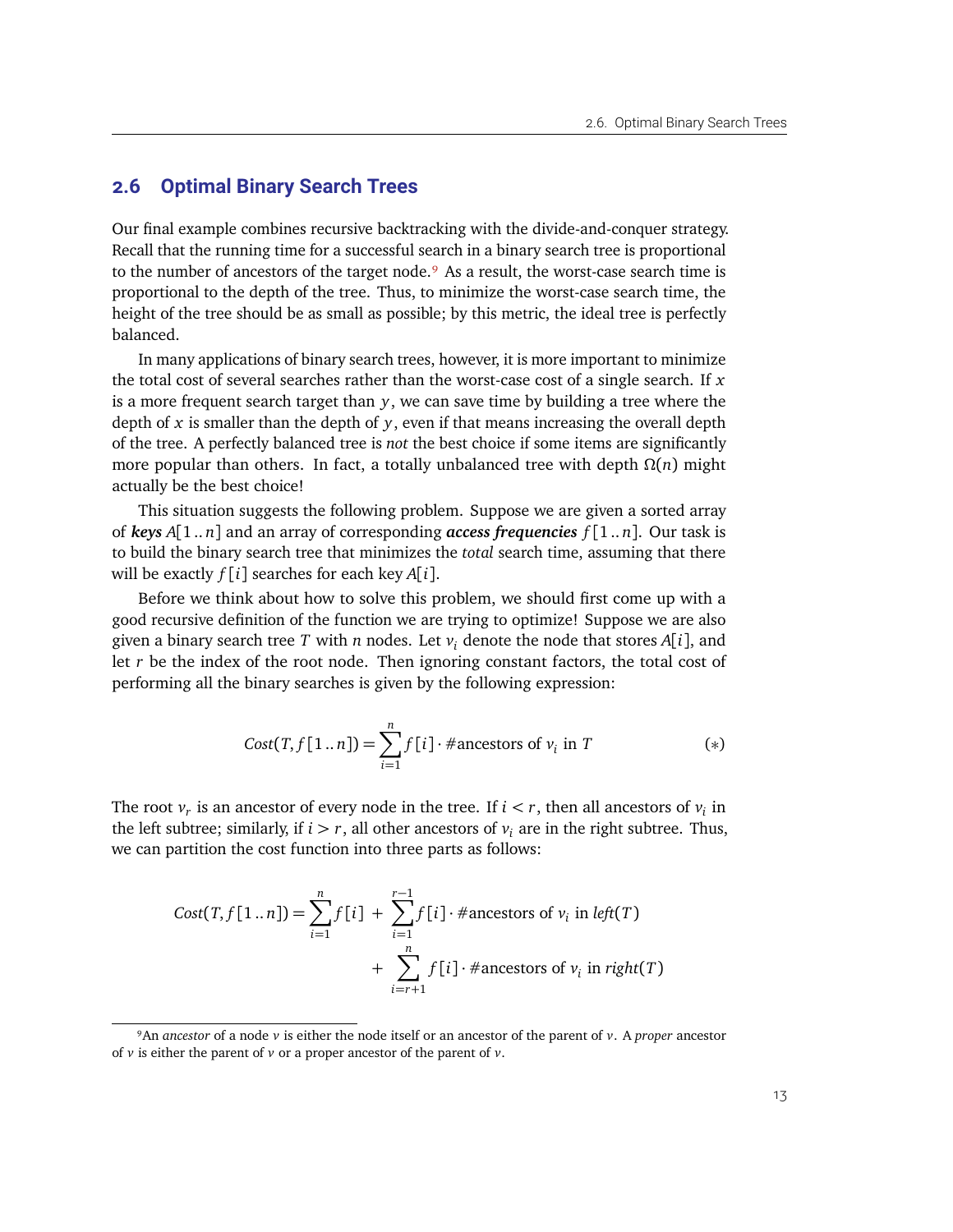Now the second and third summations look exactly like our original definition (∗) for *Cost*(*T*, *f* [1 .. *n*]). Simple substitution now gives us a recurrence for *Cost*:

$$
Cost(T, f[1..n]) = \sum_{i=1}^{n} f[i] + Cost(left(T), f[1..r-1]) + Cost(right(T), f[r+1..n])
$$

The base case for this recurrence is, as usual,  $n = 0$ ; the cost of performing no searches in the empty tree is zero.

Now our task is to compute the tree  $T_{\text{opt}}$  that minimizes this cost function. Suppose we somehow magically knew that the root of  $T_{\text{opt}}$  is  $v_r$ . Then the recursive definition of *Cost*(*T*, *f*) immediately implies that the left subtree *left*( $T_{opt}$ ) must be the optimal search tree for the keys  $A[1..r-1]$  and access frequencies  $f[1..r-1]$ . Similarly, the right subtree *right*( $T_{opt}$ ) must be the optimal search tree for the keys  $A[r + 1..n]$  and access frequencies  $f[r+1..n]$ . Once we choose the correct key to store at the root, the **Recursion Fairy automatically constructs the rest of the optimal tree.**

More generally, let *OptCost*(*i*, *k*) denote the total cost of the optimal search tree for the frequencies  $f[i..k]$ . This function obeys the following recurrence.

$$
OptCost(i,k) = \begin{cases} 0 & \text{if } i > k \\ \sum_{j=i}^{k} f[i] + \min_{i \le r \le k} \{ OptCost(i, r-1) + OptCost(r+1, k) \} & \text{otherwise} \end{cases}
$$

The base case correctly indicates that the minimum possible cost to perform zero searches into the empty set is zero!

This recursive definition can be translated mechanically into a recursive backtracking algorithm, whose running time is, not surprisingly, exponential. In the next chapter, we'll see how to reduce the running time to polynomial.

#### *?***Detailed time analysis**

The running time of the previous backtracking algorithm obeys the recurrence

$$
T(n) = \Theta(n) + \sum_{k=1}^{n} (T(k-1) + T(n-k)).
$$

The  $\Theta(n)$  term comes from computing the total number of searches  $\sum_{i=1}^{n} f[i]$ . Yeah, that's one ugly recurrence, but it's easier to solve than it looks. To transform it into a more familiar form, we regroup and collect identical terms, subtract the recurrence for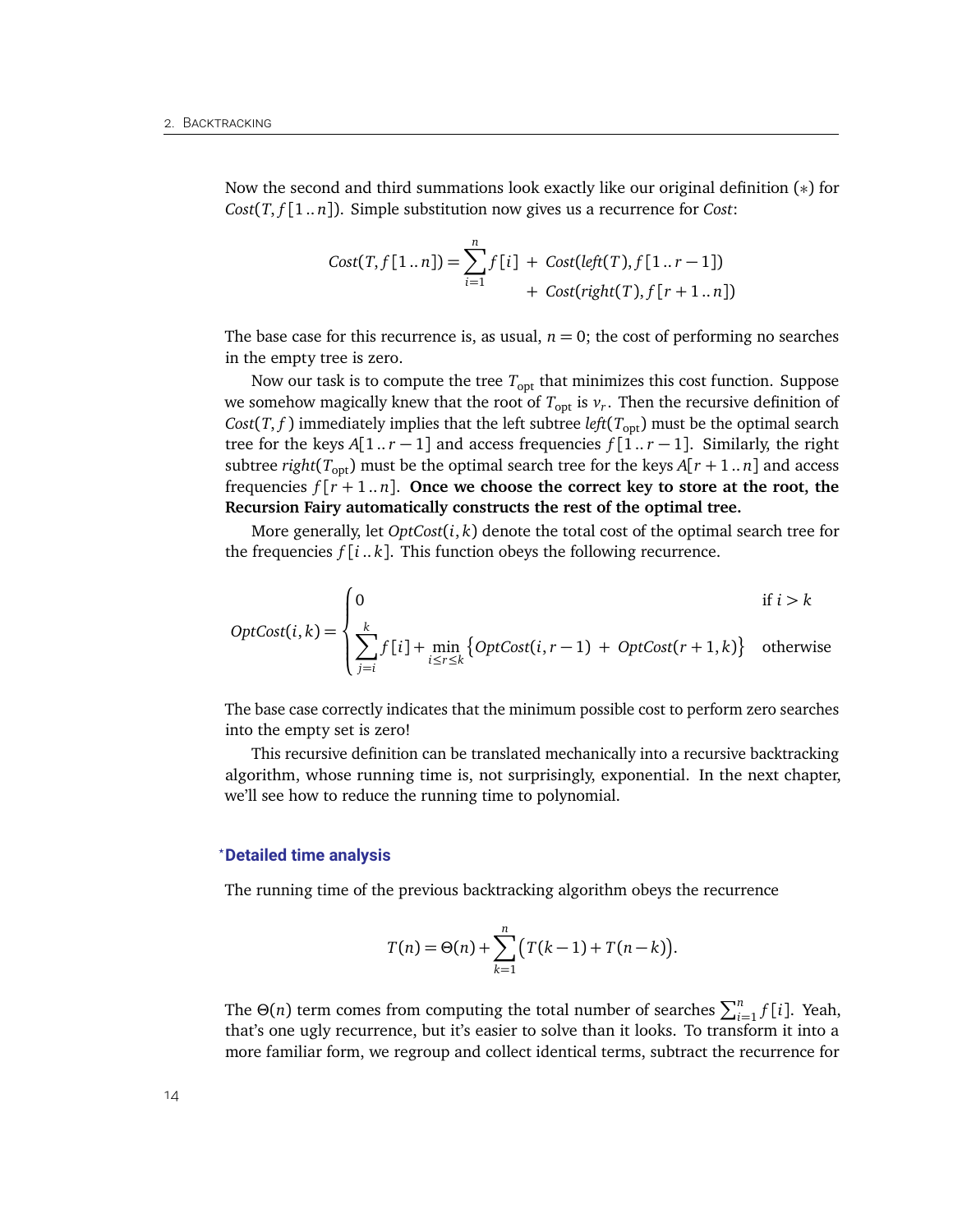*T*(*n* − 1) to get rid of the summation, and then regroup again.

$$
T(n) = \Theta(n) + 2\sum_{k=0}^{n-1} T(k)
$$

$$
T(n-1) = \Theta(n-1) + 2\sum_{k=0}^{n-2} T(k)
$$

$$
T(n) - T(n-1) = \Theta(1) + 2T(n-1)
$$

$$
T(n) = 3T(n-1) + \Theta(1)
$$

The solution  $T(n) = \Theta(3^n)$  now follows immediately by induction.

Let me emphasize that our recursive algorithm does *not* examine all possible binary search trees! The number of binary search trees with  $n$  nodes satisfies the recurrence

$$
N(n) = \sum_{r=1}^{n-1} (N(r-1) \cdot N(n-r)),
$$

which has the closed-from solution  $N(n) = \Theta(4^n)$ p  $\overline{n}$ ). Our algorithm saves considerable time by searching *independently* for the optimal left and right subtrees. A full enumeration of binary search trees would consider all possible *pairings* of left and right subtrees; hence the product in the recurrence for *N*(*n*).

## **Exercises**

- 1. Describe and analyze algorithms for the following generalizations of SubsetTSum:
	- (a) Given an array  $X[1..n]$  of positive integers and an integer T, compute the *number* of subsets of *X* whose elements sum to *T*.
	- (b) Given two arrays  $X[1..n]$  and  $W[1..n]$  of positive integers and an integer *T*, where each  $W[i]$  denotes the *weight* of the corresponding element  $X[i]$ , compute the *maximum weight* subset of *X* whose elements sum to *T*. sIf no subset of *X* sums to *T*, your algorithm should return  $-\infty$ .
- 2. (a) Let *A*[1 .. *m*] and *B*[1 .. *n*] be two arbitrary arrays. A *common subsequence* of *A* and *B* is both a subsequence of *A* and a subsequence of *B*. Give a simple recursive definition for the function *lcs*(*A*, *B*), which gives the length of the *longest* common subsequence of *A* and *B*.
	- (b) Let *A*[1 .. *m*] and *B*[1 .. *n*] be two arbitrary arrays. A *common supersequence* of *A* and *B* is another sequence that contains both *A* and *B* as subsequences. Give a simple recursive definition for the function *scs*(*A*, *B*), which gives the length of the *shortest* common supersequence of *A* and *B*.